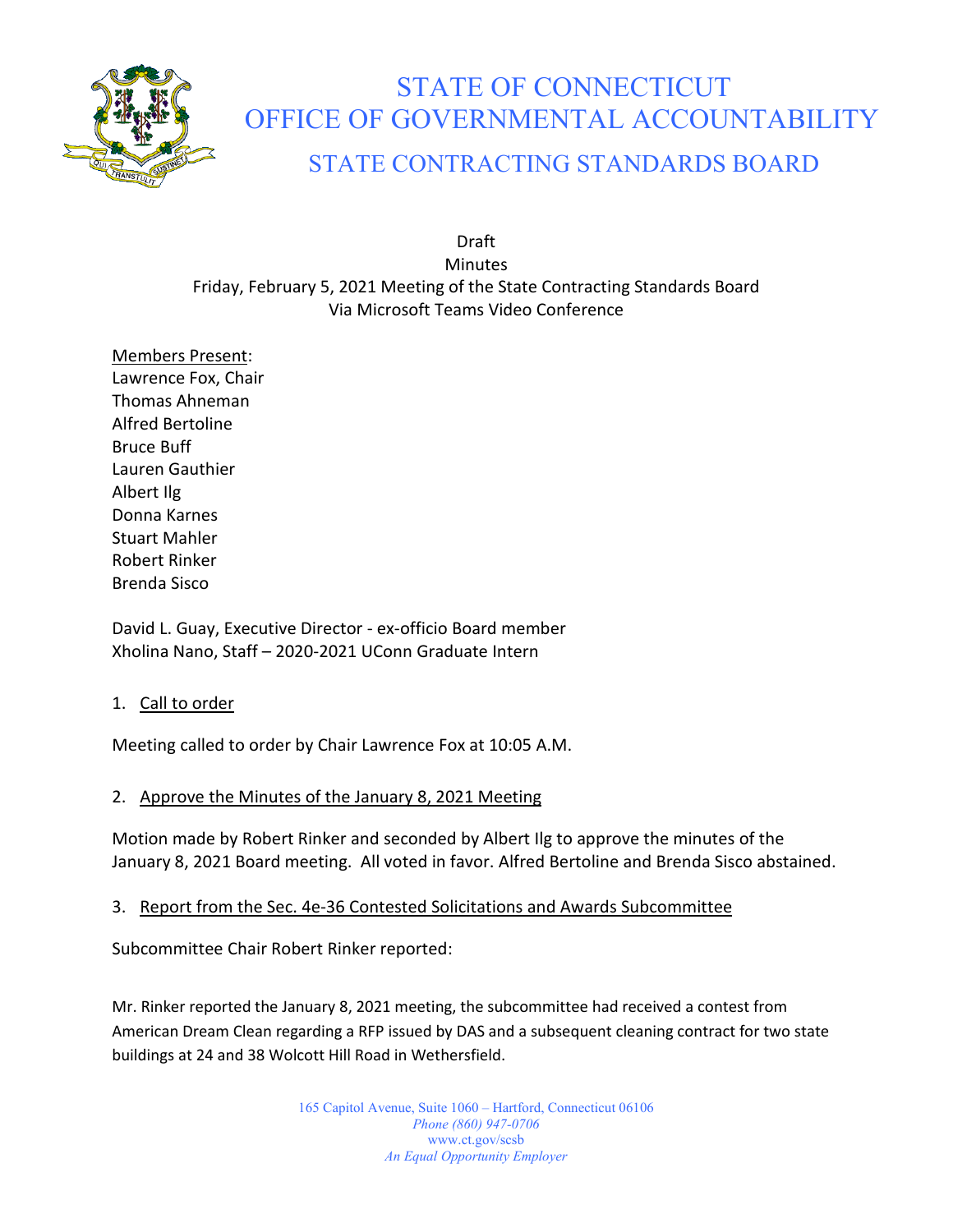The subcommittee had given American Dream Clean until January  $11<sup>th</sup>$  to respond to DAS's response to the contest filed by them. American Dream Clean claimed that DAS had not provided them with information it requested in a FOIA request. DAS stated that it was working on the FIOA request of American Dream Clean. On January 13, 2021, the subcommittee voted to dismiss the contest without prejudice. The subcommittee in its decision stated that it would apply the fourteen-day statutory requirement for filing a contest when American Dream Clean received the requested documents from DAS.

On or about January 15, 2021, DAS provided documents related to the information request of American Dream Clean. On January 22, 2021, American Dream Clean filed a new contest regarding the same RFP that was decided on January 13, 2021. The subcommittee asked DAS to formally respond to the RFP. On January 26, 2021, DAS respond to the new contest. On January 27, 2021 this information was send to American Dream Clean. On January 29, 2021, the subcommittee submitted some additional questions it had to DAS. On February 1, 2021, DAS responded to those additional questions posed by the subcommittee. Those questions and responses were forwarded to American Dream Clean.

The subcommittee has until February 21, 2021 to issue a decision on the latest contest.

#### 4. Privatization Contract Committee Report

Committee Chair Lawrence Fox reported that no matters were pending before the Committee.

## 5. Work Group Reports

a. Report from Audit Work Group

Audit Work Group Chair Thomas Ahneman reported:

Today the Audit Work Group reviewed and voted to present to the Board for acceptance at the March 12, 2021 Board meeting audit compliance reports.

- Division of Criminal Justice
- Office of Health Strategy
- Workers Compensation Commission
- The Office of Policy and Management

Mr. Ahneman reported common threads that keep coming before the audit work group for the board to consider looking at:

- There are no cost-effectiveness evaluations for master contracts
- Want to see more of results-based reporting
- MOAs MOUs are not currently reported on BizNet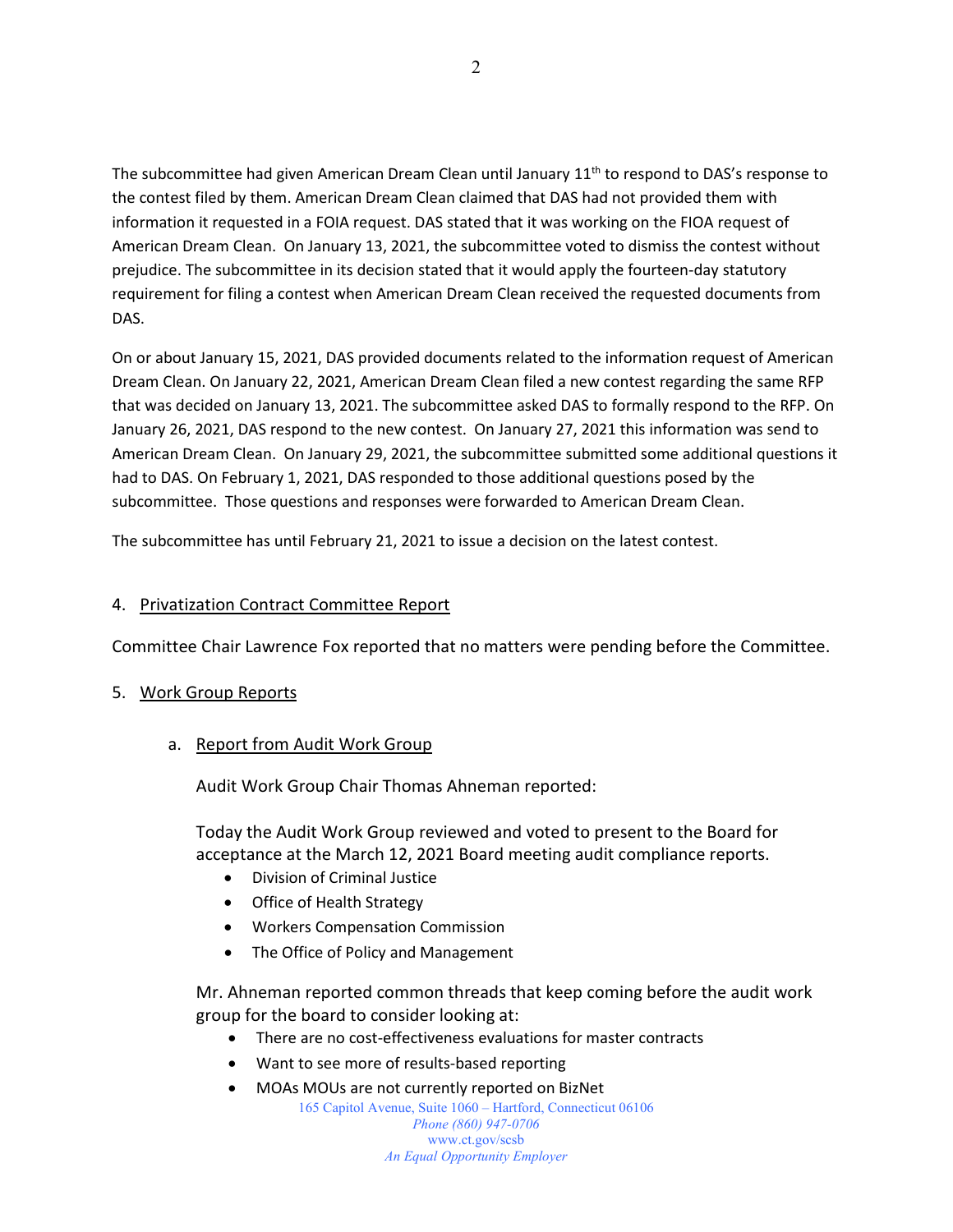Motion made by Robert Rinker and seconded by Albert Ilg to approve the Department of Ageing and Disability Services compliance report. All voted in favor.

Motion made by Robert Rinker and seconded by Thomas Ahneman to approve the Agricultural Experiment Station compliance report. All voted in favor.

# b. Data Analysis Work Group

Data Analysis Group Chair Alfred Bertoline reported:

The UConn benchmarking study is on hold due to the data analysis requirements and the working group is identifying the technical resources.

Five priority areas identified by the Work Group:

- 3 Year procurement plans for every agency (2020 requirement) collected by OPM should be complete for the Work Group to review
- Impact of Governor's order to suspend competitive bidding on COVID-19 related procurement
- Complete a study of quasi-public agency procurement
- Review use of MOAs and MOUs
- Address the Auditors of Public Accounts report of an agency unable to get cost records from a contractor.

# 6. Report from the CPA MIRA Special Committee

Chair Fox initiated discussion:

Executive Director Guay reported that the Special Committee focused at this time on the Connecticut Port Authority and will focus on the Materials Innovation and Recycling Authority next.

The Special Committee took a four-pronged approach.

- 1. Review of Applicable Statutes, by Executive Director Guay
- 2. A look into the Gateway Contract Bruce Buff
- 3. A look at the Concession Agreement- Lauren Gauthier
- 4. Compilation of records and interviews- Xholina Nano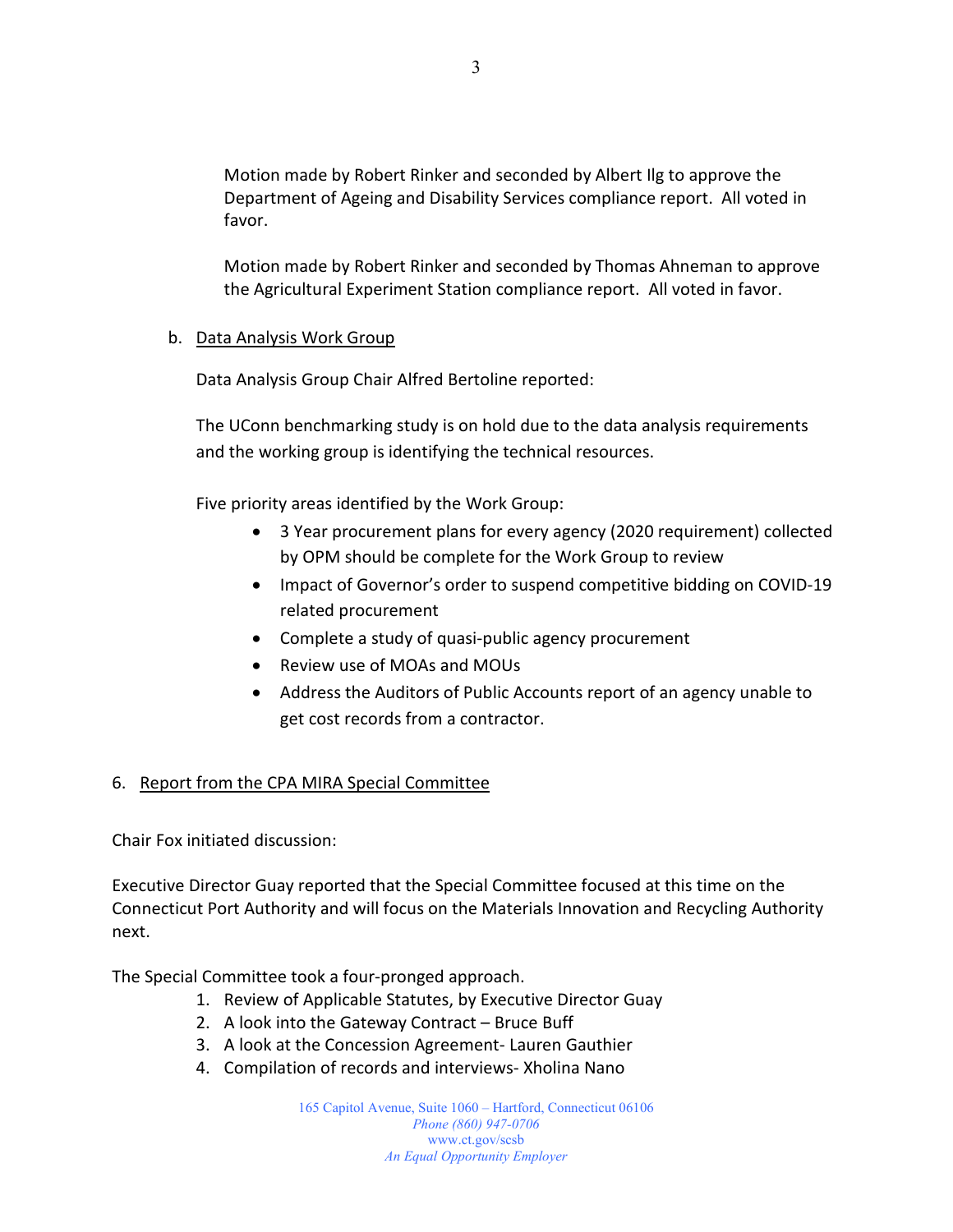Executive Director Guay stated that his review of the applicable Statutes is complete, but he is seeking clarification of the extent of the Board's authority with the Connecticut Port Authority.

Bruce Buff reported:

Mr. Buff reported he initially looked at the consulting agreement between The Connecticut Port Authority and Seabury Maritime, since it seemed to encompass questions and concerns relative to the New London Pier project in general.

Mr. Buff explained that the agreement was executed on May 15, 2018 and provided for Seabury, a venture Capital company, to perform strategic advisory services and financial advisory services, (including review of Phase I Requests for Qualifications and development of an RFP to identify an operator and/or developer for the State Pier Facility, including but not limited to a qualified terminal operator and/or a deep-water wind energy development entity). Seabury was paid \$219,500 plus reasonable out-of-pocket expenses. In addition, the contract included a provision to pay Seabury a "Success Fee" to "assist the Authority in arranging or closing a Transaction but specifically excluding any Excluded Transactions…" This amount totaled \$523,000. Mr. Buff on behalf of the Board has asked what this fee was for (the contract is unclear to his reading) but reported the Board has not received an answer. Mr. Buff questioned whether this was a reward? Mr. Buff commented that it is difficult to understand why it is necessary or advisable to pay an additional fee to a consultant as a reward for providing a service for which they were already paid

According to Mr. Buff, apparently, Seabury provided procurement services for the RFP issuance and award, though they are not included on the evaluation team. Seabury is a venture capital firm. Mr. Buff explained it is difficult to understand why the CPA paid such a company over \$700,000 to provide procurement guidance. Mr. Buff added an additional note, that sound procurement procedures require that evaluations of prospective bidders include identifying if any one of them had a conflict of interest, which was clearly not considered.

Mr. Buff explained the Harbor Development Agreement between the CPA, Gateway New London, and Northeast Offshore, LLC was executed on 2/11/20. Mr. Buff didn't look at whether any one potential bidder was provided an advantage over another, since he doesn't have actual details of that, nor did he look at what bidders may not have provided proposals due to their perception that one bidder may have an inside track. Mr. Buff did look at the contract's provisions. The first concern Mr. Buff reported is that the contract contains no penalties for missing key dates, nor does it contain any incentives for beating milestones and budget constraints. Another concern Mr. Buff has is that apparently no provision was made for a Project Manager to manage this project, ideally within the CPA organization. Mr. Buff noted there was a mention in the contract that the CPA would be given weekly updates by their contractors. Mr. Buff explained that this is insufficient for the successful completion of a project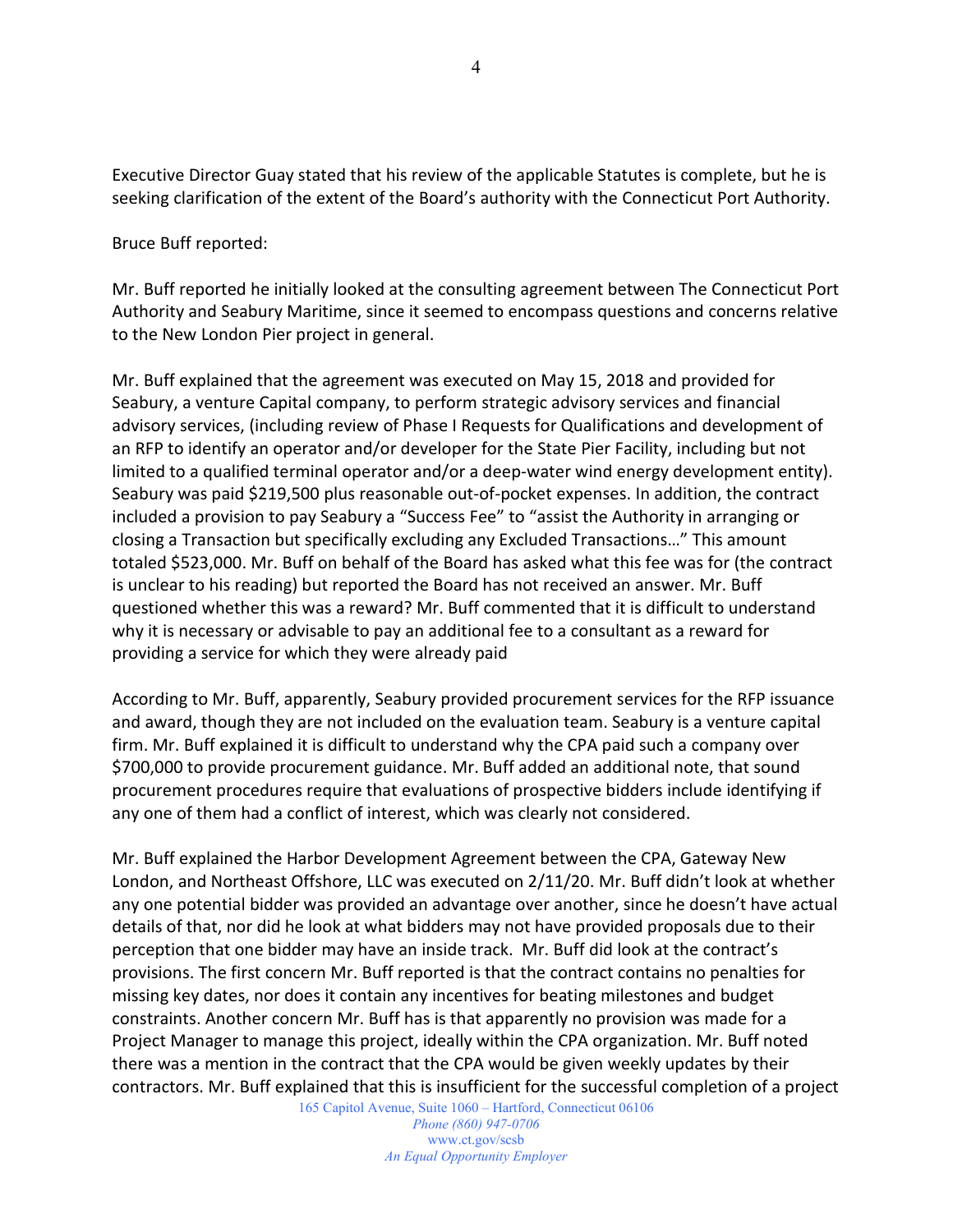of this magnitude. Mr. Buff has seen projects go "off the rails" in a day. As a result of these and other issues, significant cost overruns and missed milestones have resulted.

Lauren Gauthier reported:

Ms. Gauthier reviewed the Concession Agreement between Gateway New London, LLC and the Connecticut Port Authority. The RFP was issued on June 7, 2018. Initial deadline for responses was August 10, 2018. The CPA extended the deadline to August 31, 2018 in a subsequent amendment.

Enstructure is the financial backer of the project, essentially hiring on Gateway to operate the terminal for their development. Enstructure was established as a business entity in Delaware on July 28th, 2018 and Gateway's response to the CT Port Authority's RFP was signed August 24th, 2018 by Enstructure founder and co-CEO Phillipe de Montigny and co-CEO Matt Satnick.

Ms. Gauthier attempted to compare the concession agreement, the CPA Request for Proposals and Gateway's response to the RFP. It was by and large difficult because Gateway's response to the RFP was heavily redacted. Redactions within the concession agreement that also made evaluation difficult include the redaction of a term in the definitions section, and presumably the redaction of that term in several areas of the agreement. In particular, it would seem that there is a time target of 12 years placed on the implementation of something (word/term redacted) that would relate to how fees would be assessed based on the something and "corresponding operations". Ms. Gauthier is concerned that the concession agreement isn't able to disclose what metric is actually being used to assess fees on the concessionaire in the middle of a 20-year contract.

Ms. Gauthier added, there is a specific value being placed on reimbursement of the CT Port Authority from the concessionaire for a feasibility study to not exceed \$74,000 so long as the something hasn't proceeded within two years of the effective date. What this feasibility study the CPA is supposed to front the cost for is unclear, due to redactions. And apparently, so long as whatever it is proceeds, the State will be on the hook for the full cost. Ms. Gauthier's question is, why is the CPA paying for a feasibility study for a development proposed by the concessionaire? Also, what is the state supposed to be studying the feasibility of?

Objectives of the RFP:

- 1. Maximize the overall economic benefit to Connecticut and the State Pier of New London
- 2. Maximize cargo and other marine activity flow through the State Pier Facility Sites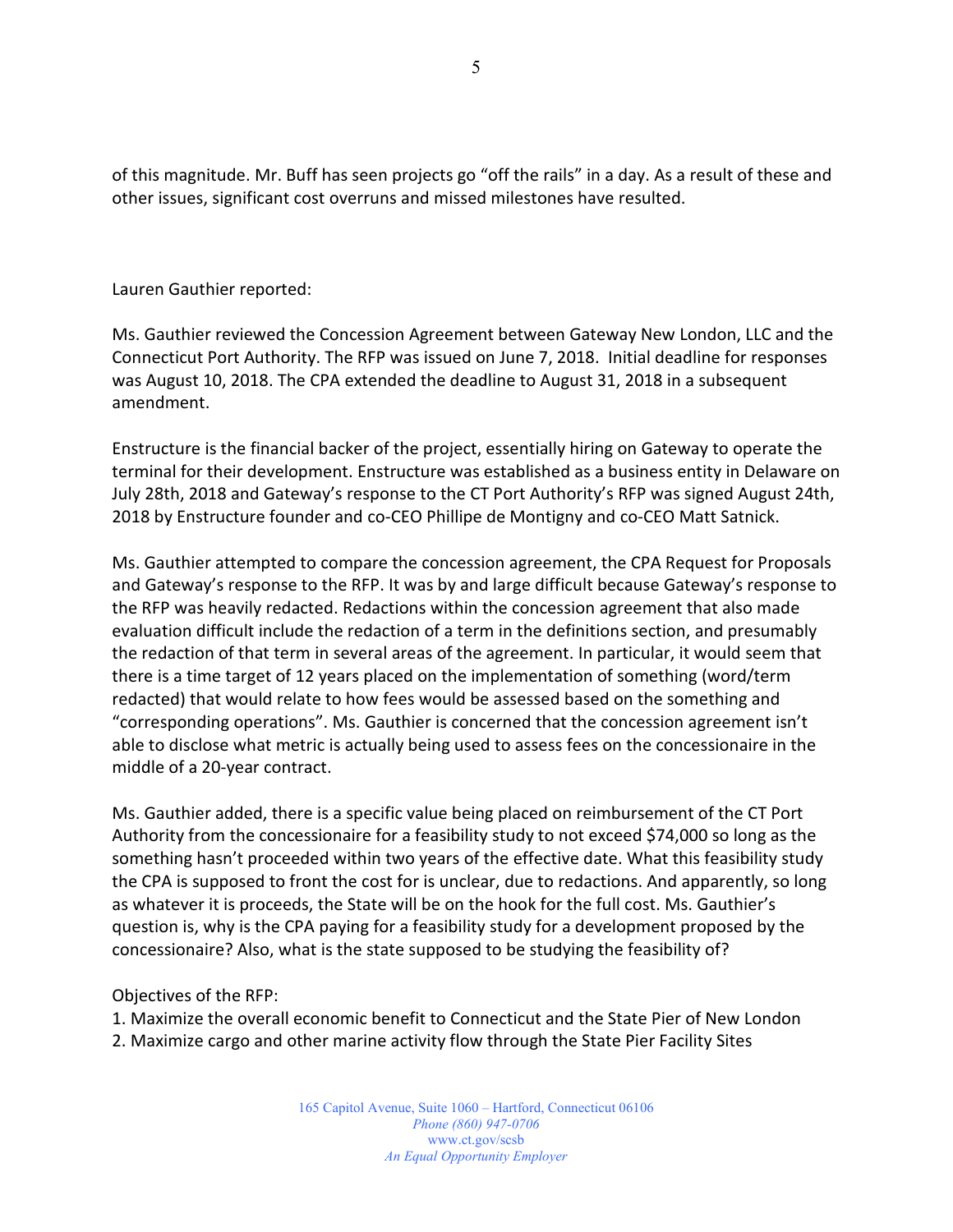3. Develop the State Pier Facility Sites in collaboration with the CPA to provide practical solutions to cargo owners and shippers with a flexible facility that can serve a variety of cargo types and/or serve a variety of other marine services

4. Maximize both direct and indirect (i.e. jobs) economic impact of the State Pier Facility Sites 5. Minimize any potentially negative environmental impacts of increased cargo volume moving through the community

6. Optimize the long-term potential of the State Pier Facility Sites, including rail use

7. Maximize revenue from the State Pier Facility Sites to the CPA as well as provide a stable and predictable source of revenue from same

8. Serve the existing customers of the Port, as well as related businesses that are responsible for its ongoing success and growth.

Gateway's proposal claims that they will increase overall cargoes, existing and new; will utilize the rail network, and that's about it. The rest of the business plan is redacted (14/17 pages), including any mention of wind power operations if they exist in the proposal at all. The only mention of wind in the proposal is, "It is in no way our intention to shift current business from the State Pier to the Port of New Haven unless Bay State Wind requires us to do so." This acknowledges that the Bay State Wind project will potentially disrupt and significantly impact any other users at the State Pier, with preference going to this single user.

The concession agreement provides that, "The Concessionaire shall maintain sufficient cargo facilities on a public, nonexclusive basis and upon reasonable terms through the Concession Period" which should adequately address RFP objectives 2, 3, 8.

In the section 8.11.6 of the agreement, the concessionaire is required to get approval from the CPA for any sub-letting or subcontract relationship with any wind energy company for the use of the site and the port facilities for a range of services related to the "receiving, storage, transportation of concerning the generation, storage and transmission of wind-powered energy." The only other time that wind energy is mentioned in the concession agreement is in a redacted section referencing the reimbursement of a feasibility study.

Responsibility for the maintenance, repair and improvement of the Central Vermont Rail Pier is shared by the CPA and the concessionaire. Other sections require the use and promotion of rail facilities. This would satisfy RFP objective 6.

Other objectives related to economic benefit are difficult to assess to due to redactions and not necessarily within the purview of this review.

The concession agreement seems to comply well with the RFP requests, the rating of the proposal itself seems fair enough, as far as can be gathered from extensively redacted documents held by a public agency regarding a public asset being renovated in large part with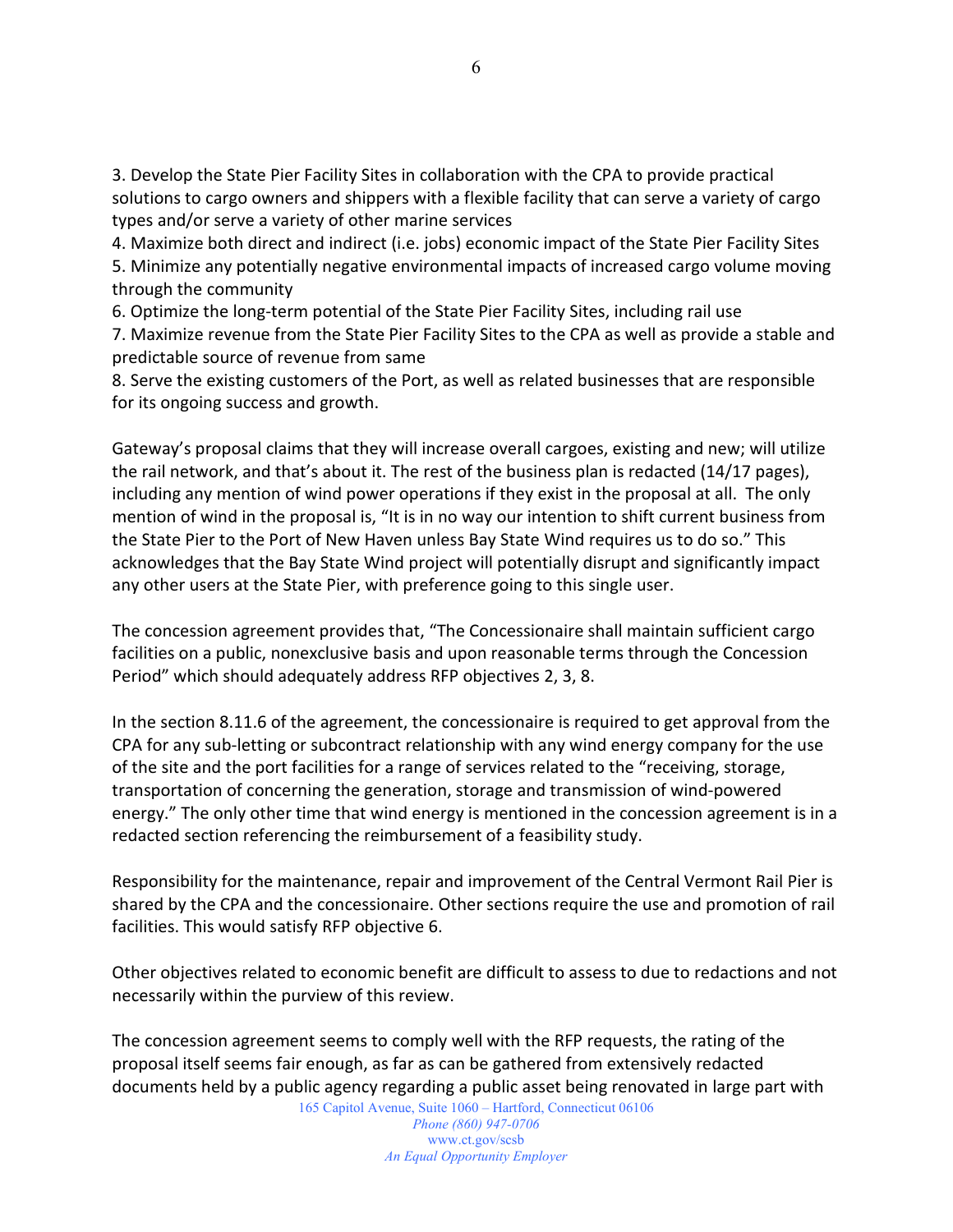public funds. The main issue lies in the discrepancies with what the concession agreement asserts and what is happening at the State Pier. Users are being excluded, there appears to be development of the pier that would be used by only one user, a wind energy company, and there is a question as to what is happening with the rail facilities, as they are currently being removed without knowledge of whether they are to be replaced to facilitate the intermodal cargo transportation repeatedly mentioned and supported in both the Gateway proposal and the concession agreement.

Being that the State Pier is a public asset, the Connecticut Port Authority a government entity, and the State of Connecticut pledging millions upon millions of state dollars to this deal, Ms. Gauthier is of the opinion that more transparency needs to be had in the exact arrangement of the State Pier development. Specifically, how is it being ensured that other users and cargoes will be brought through the port, how is it being ensured that the financial backers of the Gateway are keeping and arms-length when transacting with Eversource and Orsted and CPA employees and Board members, and how is this public asset being protected if and when it is no longer used as a wind energy hub. Ms. Gauthier added New London knows all too well the danger of promising government help and incentives to a large corporation and being devastated by the corporation backing out of a project. Connecticut needs to be more mindful of how state assets are being managed, how state dollars are being spent and how quasi-public agencies are being run.

## Xholina Nano Reported:

Ms. Nano's work focused on conducting thirty minutes to an hour-long interview with members of the public who raised a complaint regarding the CPA before the board to identify their top areas of concern. Comments from the interviews with Mr. Blacker, Mr. Fryxell, Mr. Farrelly, and Mr. Olsen were shared with the Board members tasked with this initial review and the Board's Executive Director. Additionally, the work included gathering and reviewing supporting documents.

#### Lawrence Fox, Chair Comments:

Chair Fox explained the Board has had a significant amount of cooperation from the folks from the CPA in the Board's request for information. The Board is aware of the shakeup at the CPA with their management. The initial staff that was involved has been replaced. DAS and OPM has stepped up in major ways. A lot has been done to correct some bad behavior. There is a new Chair for the CPA Board of Directors and Executive Director. It is important for the Board to understand that lot of action has been taken to correct some of the issues that have occurred.

Chair Fox explained he is mindful as the Chair of the Board to be clear about what the lane of our Board is because there are an incredible amount of passionate feelings, particularly in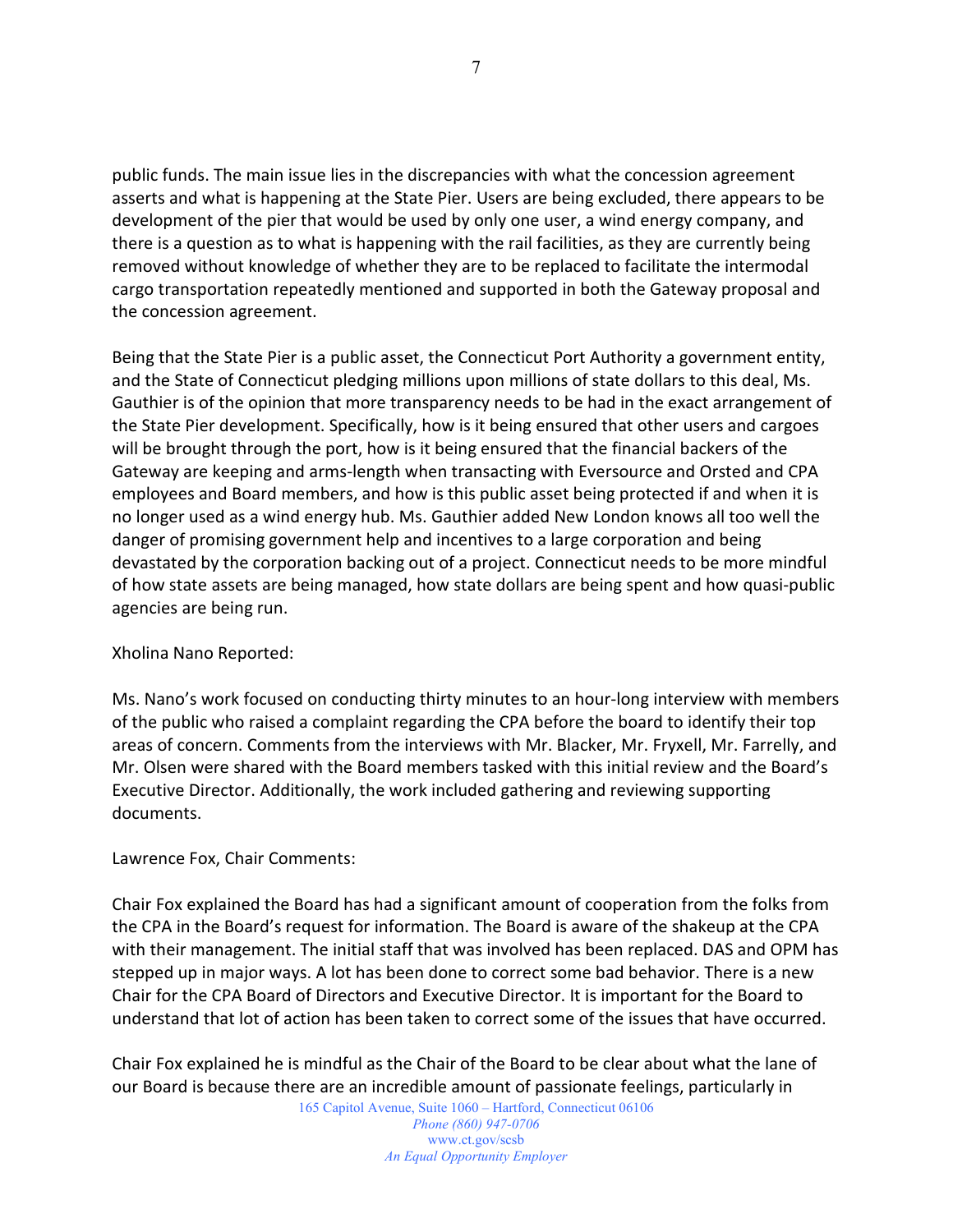Southeast Connecticut and across the state about how people feel about this project. The mission at the SCSB is to focus on procurement practices. It is not the Board's mission to get caught up in the policy decisions being made by the CPA. What is relevant for the Board to understand is how these agencies or authorities are doing their procurement and if they are consistent with the statutes and obligations. The Board's lane is an important lane, which is that the state uses the best procurement processes for these endeavors.

Executive Director Guay referenced the statutes that are relevant for the board. Chair Fox asked Executive Director Guay to check with the Attorney General's office for clarification. Until and unless a specific issue comes before us, we would not normally look at the CPA statutes and authority. Nested in state statute C.G.S Section 15-31b(15) is the authority for the CPA to "invest in, acquire, lease, purchase, own, manage, hold and dispose of real property and lease, convey or deal in or enter into agreements with respect to such property on any terms necessary or incidental to carrying out the purposes of C.G.S Sections 15-31a to 15-31i, inclusive, provided such transactions shall not be subject to approval, review or regulation by any state agency pursuant to title 4b or any other provision of the general statutes." In other words, it seems like they have specifically been given an exception from review by the State Contracting Standards Board. Chair Fox added that is an unusual provision. It is very significant in a number of ways.

Chair Fox state that the Board clearly has the authority to make recommendations to the governor and legislature on proper procurement policies. One of the alarms the Board needs to send to the legislature is whether or not it is in the public interest of the state to strip the CPA of the kind of accountability that the Board could provide and the kind of redress that our Board could give. The fact that there has been a history at the CPA points to the fact that problems can and do arise when you don't have accountability. The OPM interventions in the last few years are a testimony of that. The Board may or may not have the authority to go deeper into this, but it raises a bigger issue about whether or not the legislature needs to take a look at these carve outs because have we at the alter of nimbleness stripped accountability from these authorities and is that really what the legislature had in mind or did they not understand the implications of it. We are waiting for an opinion on the from AG office.

Upon the suggestion of Robert Rinker, motion made by Lauren Gauthier and seconded by Stuart Mahler to request a formal opinion from the Attorney General on whether the State Contracting Standards Board has any authority over procurement engaged in by the Connecticut Port Authority? If so, what authority does the State Contracting Standards Board have?

Comment made by Stuart Mahler supporting Mr. Rinker's comments and mentioned proposed HB #6194 An Act Concerning the Competitive Bidding and Oversight of Quasi-public Agency Contracts being introduced by the legislature.